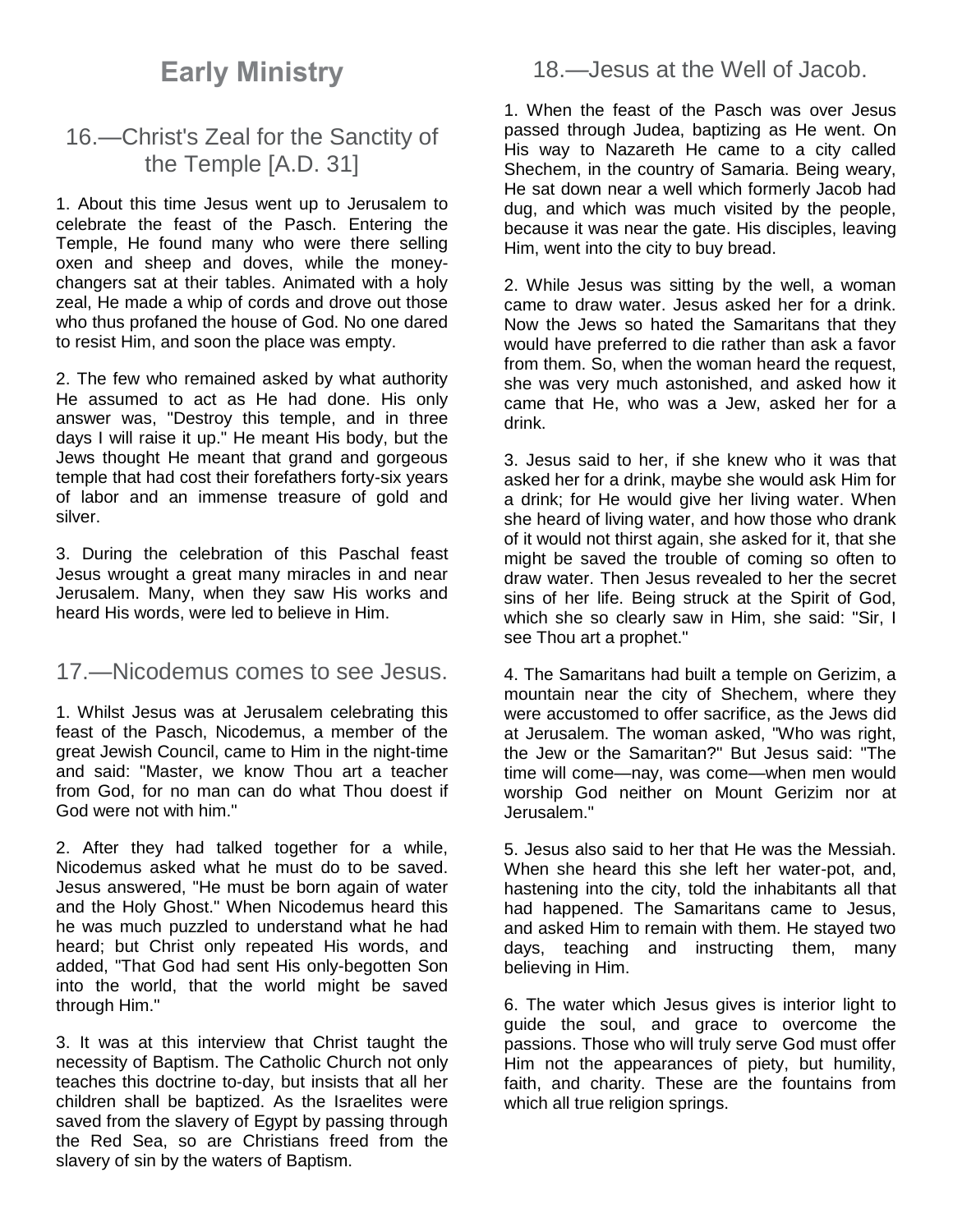### 19.—Jesus preaches at Nazareth.

1. After Jesus left Shechem He returned to Nazareth, His native city. It was His custom to go frequently into they synagogue. One day, while many of the people were assembled, Jesus rose up to read. The book of Isaiah was given Him, and, opening it, He read from the place where it is written: "The Spirit of the Lord is upon Me; He bath anointed Me, and sent Me to preach the Gospel to the poor, and to heal the contrite of heart."

2. Having shut the book, He returned it to the doctors All eyes were fixed upon Him, and wonder and doubt fine their minds when He began to show them what the prophets had said of the Messiah. But they were confounded when' He referred these prophecies to Himself, and clearly proved He was the Messiah.

3. "Is not this," said they, "the son of Joseph the carpenter?" In answer, Jesus said, "It was not wonderful that He was not believed, for a prophet had no honor in his own country. Even," said He, "Elias was rejected by his own, and was forced to confer his favors upon the pagan widow of Sarepta."

4. When the people heard this they were filled with rage, for they saw He referred to them. They finally forbade Him to speak any more, and, thrusting Him out, brought Him to the brow of the mountain on which the city was built, intending to cast Him down. But Jesus, when He saw Himself on the edge of the precipice, turned, and with a calm dignity, that utterly confounded and paralyzed His enemies, passed through their midst.

# 20.—The Miracle of Jesus at Capernaum.

1. From Nazareth Jesus went to Capernaum, where He taught on the Sabbath days. All were in admiration and astonishment at His doctrines; for He spoke as no man had ever spoken, and his words penetrated into the inmost recesses of their hearts.

2. One day, while He was speaking, a man who was possessed by a devil cried out: "Let us alone! What have we to do with Thee? I know Thou art the Holy One of God." But Jesus rebuked the devil and drove him out of the man. When the people saw this, fear came upon them, and they knew not what to think.

3. Going out of the synagogue, Jesus entered the house of Simon and Andrew, his brother. Simon's mother-in-law was very sick. Her friends asked Jesus to do something for her. He approached the bed on which she lay, and, taking her by the hand, lifted her up. Immediately the fever left her, and, rising, she began to minister to Him and His disciples.

4. During the evening of this same day the inhabitants of the city came to Peter's house, carrying with them the sick and those that were possessed. Jesus went to the door and cured the sick and drove out the devils. On the next day He went into Galilee, where He also cured the sick and the infirm.

5. Under the Jewish dispensation, the saints and the prophets also wrought miracles, but in the name of God, from whom they had their authority. Jesus, on the contrary, wrought His miracles in His own name, and by His own authority, thus distinguishing Himself from those who went before Him and from those who came after Him.

# 21.—The Miraculous Draught of Fishes.

1. Jesus passed over from Capernaum to the Sea of Galilee. Here the multitude pressed to see Him and to hear His words. By the shore were two vessels; the nearest, Peter's. Into this Jesus entered, and requested Peter to push out a little from the land. Then He sat down and taught the multitude.

2. When Jesus had finished speaking, He told Peter to launch out into the deep and to let down his net. Peter answered that he and his partners had been fishing all the night, but had caught nothing; ye., as He wished it, they would let down the net. Scarce had they done so when the net was filled with such a quantity of fish that it was nearly breaking. They made signs to their partners to come and help them, and both ships were filled, so that they were almost sinking.

3. When Peter saw this he fell at the feet of Jesus and said, "Depart from me, O Lord, for I am a sinful man." But Jesus answered, "Fear not, from henceforth thou shalt be taking men." Having brought the ships to the shore Peter and his companions left all and followed Jesus.

4. Jesus chose Peter's ship from which to teach. In the Ronne Catholic Church, of which Peter's ship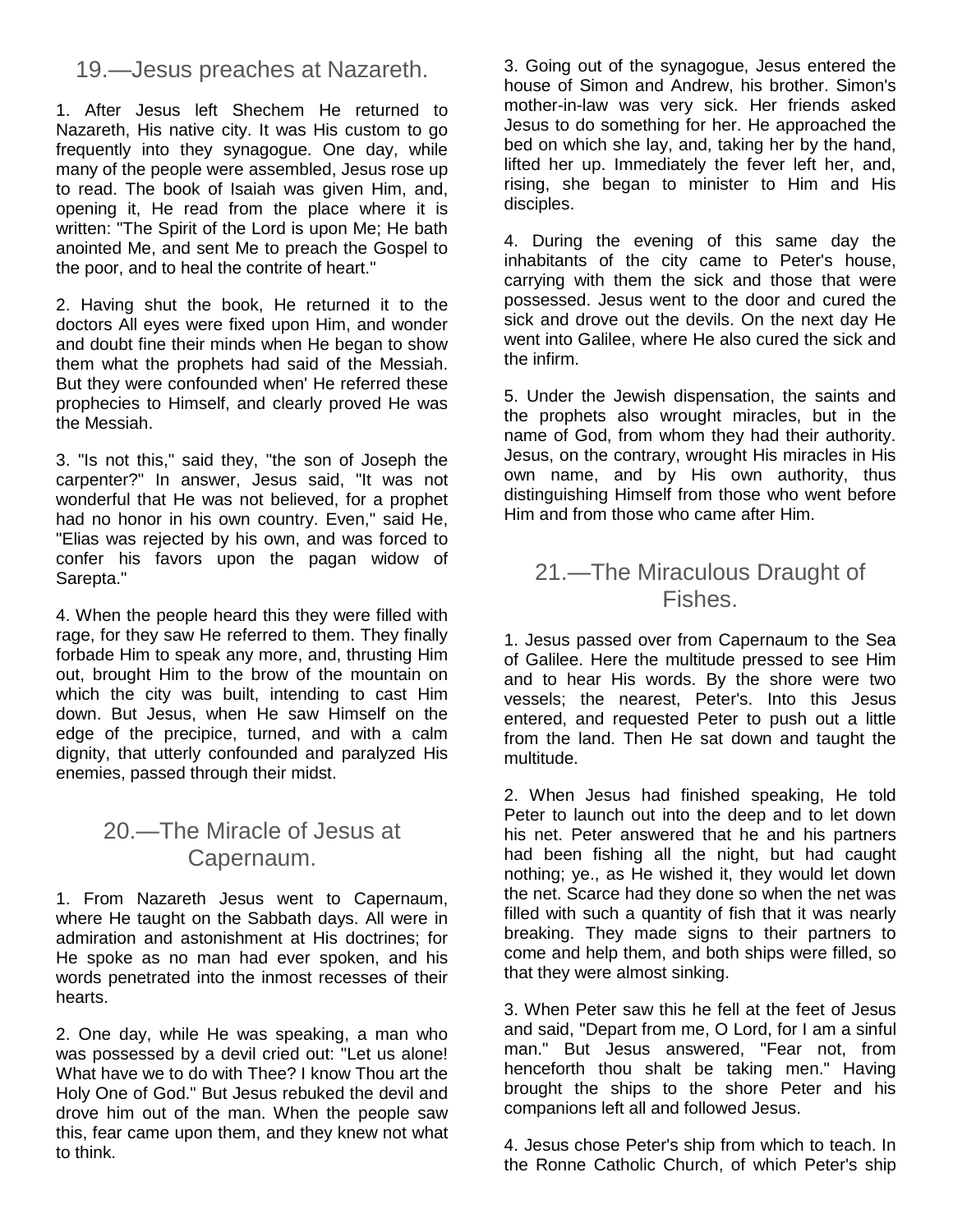was a figure, Jesus Christ continues to teach through the Popes, who are the lawful successors or Peter.

The miraculous draught of fishes was also symbolic. The sea is the world, the net the Church. The fishers are the bishops and priests; the fish are the faithful who voluntarily enter the Church, that thereby they may be saved.

### 22.—The Paralytic.

1. One day, while Jesus taught in a certain house of Capernaum, surrounded by the Pharisees and doctors, who had come from Galilee and the surrounding towns to hear Him, a man sick of the palsy was brought to the door. When those who carried the sick man found, because of the multitude, they could not reach Jesus, they went up on the roof of the house,—which, according to the custom of the East, was flat and had an opening in it,—and let the sick man down into the midst of the crowd.

2. Jesus, seeing their faith, said to the sick man: "Thy sins are forgiven." When the doctors and the Pharisees heard this they said: "This man blasphemes. Who can forgive sins but God alone?" Jesus, who knew the thoughts of their hearts, asked them whether it was easier to forgive sins than to cure the man. "But that you may know," said He, "that the Son of Man has power to forgive sins, I say to this sick man: Arise, take up thy bed and go into thy house." And the sick man rose, and took up his bed, and returned to his house, praising God.

3. All those who saw this palpable miracle were confounded and astonished. They had heard Jesus say, "Thy sins are forgiven," and, in proof of His power to forgive sins, they had seen Him cure the man. Hence it was not astonishing that, being unable to explain the mystery, they simply cried out, "We have seen wonderful things to-day!"

### 23.—The Sermon on the Mountain.

1. Jesus, seeing a great multitude come to Him, went up into a mountain and sat down. His disciples came to Him, and the multitude stood round about, on the sides of the mountain, listening in silence. Jesus thus began:

#### *The Eight Beatitudes.*

2. Blessed are the poor in spirit, for theirs is the kingdom of heaven.

Blessed are the meek, for they shall possess the land.

Blessed are they that mourn, for they shall be comforted.

Blessed are they that hunger and thirst after justice, for they shall be filled.

3. Blessed are the merciful, for they shall obtain mercy.

Blessed are the clean of heart, for they shall see God.

Blessed are the peacemakers, for they shall be called the children of God.

Blessed are they that suffer persecution for justice' sake, for theirs is the kingdom of God.

#### *The Dignity and Duties of the Apostles.*

4. After Jesus had spoken thus to the people, He turned to His apostles, and told them they were the salt of the earth and the light of the world; and that if the one lost its savor, or the other was put under a bushel, each was equally worthless.

#### *The Duties of Christians.*

5. Again turning to the people, Jesus said to them that their "justice should be more than that of the Scribes and Pharisees; neither should they kill, nor call another fool; nor should they offer a gift to God whilst they were in anger with their brother." Besides these grand maxims of justice, He taught them to love their enemies, to do good to those that hated them, and to pray for those that persecuted and calumniated them.

#### *The Sanctity of Marriage.*

6. Having thus spoken of the general duties of Christians one to another, Jesus gave the following very clear and decided command concerning the nature and sanctity of marriage, to wit, "Let no man put away his wife; for what God has joined together, let no man put asunder." Then He added that, in all their actions, they should have purity of intention, nor do anything for the applause of men.

#### *The Works of a Christian.*

7. After this, Jesus spoke to the multitude of the vanities of life and the folly of laying up treasures on earth. He bade them rather lay up treasures in heaven, where neither the moth nor the rust could consume nor the thief steal. He also told them not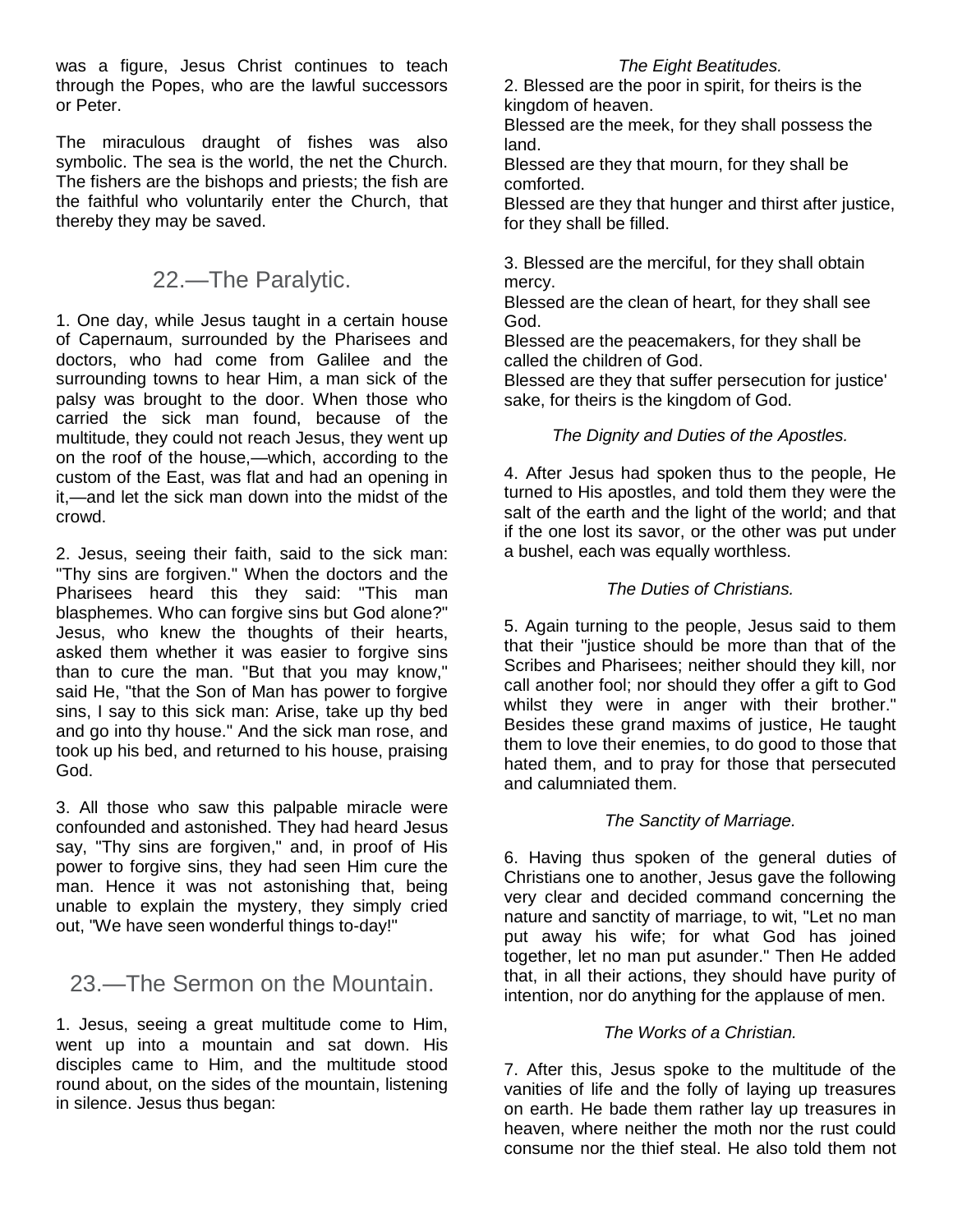to be anxious for the things of life—how they should be clothed or what they should eat; for the birds neither sowed, nor did they gather into barns, and yet God fed them.

8. "Consider," said He, "the lilies of the field: they labor not, neither do they spin; and yet Solomon in all his glory was not arrayed as one of them." He added: "No man can serve two masters: you cannot serve God and mammon."

#### *The End of the Sermon.*

9. Besides these and many other exhortations, Jesus said: "Swear not: let your words be yea, yea; no, no; do unto others as you wish them to do unto you; judge not, that you be not judged."

10. Then Jesus concluded with that beautiful similitude that has been so often quoted: that those who did as He had commanded "would be like a house built on a rock: the winds blew and the floods came, but the house fell not; but those who kept not His words would be like a house built on the sands: when the winds blew and the floods came, it fell."

11. When the people heard all these words they were in admiration not only at the doctrines they heard, but also with Jesus Himself, for He spoke to them not as the Scribes and Pharisees, but as one having authority.

### 24.—The Centurion's Servant.

1. When Jesus came down from the mountain, a leper came to Him and, adoring, asked to be cleansed. Jesus stretched forth His hand and touched him, and immediately he was cleansed. Then He commanded the leper to go to the priest and offer the gift prescribed by Moses.

2. Among the Jews, when a leper was cured, he was required to show himself to the priest, who, having examined him, declared him cleansed, and removed from him the restrictions imposed by the law of Moses. This declaration of the Jewish priest was a figure of the sacramental absolution of the Christian priest, who, absolving sinners, may be justly said to cleanse them from a *spiritual leprosy*.

3. Jesus came again into Capernaum, where a Roman centurion approached Him and told Him that his servant lay dangerously ill. Jesus offered to go and cure him, but the centurion said: "Lord, I am not worthy that Thou shouldst enter under my roof; say only the word, and my servant shall be healed."

4. When Jesus heard this He declared He had not found such faith in Israel; nay, that many would come from the east and the west, and sit down with Abraham and Isaac and Jacob in the kingdom of heaven, but the Jews themselves would be cast forth, because they would not believe.

5. Then He turned to the centurion and said: "As you have believed, so be it done;" and immediately the servant was cured.

The Jews did not receive Christianity as willingly as the Gentiles; in like manner Joseph's brethren despised him, whilst the Egyptians admired him.

### 25.—The Widow's Son of Naim.

1. Once when Jesus was entering the city of Naim, accompanied by His disciples and a great multitude, He met a funeral procession in which a widow's son was carried out to be buried. Jesus, seeing the great sorrow of the mother, and the many friends that were with her, came and said, "Weep not."

2. Then He approached the bier on which the dead man lay, and, touching the body, said, "Arise;" and the young man rose up and began to speak. Jesus presented the son to the mother. When those who were present saw what was done, great fear came upon them, and they began to glorify God, because "a great prophet had arisen amongst them."

3. This miracle is symbolic of the future resurrection, when God will raise up all men from the grave. Even now it has its fulfilment in the Sacrament of Penance, where Jesus Christ, through His priests, raises up the sinner from the spiritual death of sin.

26.—Mary Magdalene.

1. A certain Pharisee, named Simon, invited Jesus to come and eat with him. Jesus went, and, while He was at table, Mary Magdalene came and brought with her an alabaster box filled with precious perfume. Entering the house, she cast herself on her knees, and began to wash the feet of Jesus with her tears, and to wipe them with the hair of her head; then, kissing them, she anointed them with the precious perfume she had brought.

2. When the Pharisee saw this he began to doubt in Jesus; saying to himself: "Were this man a prophet, He would surely know this woman is a sinner."